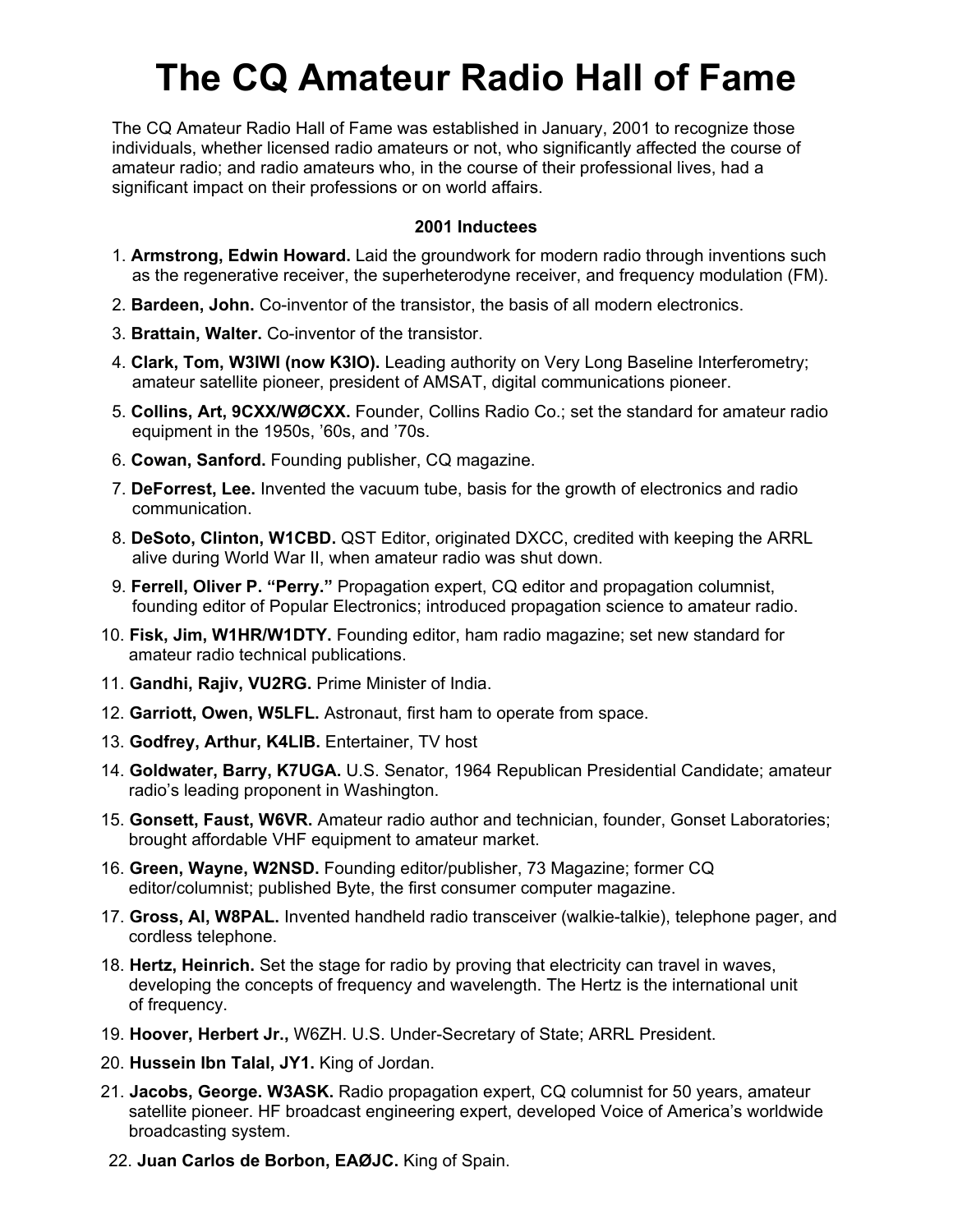- 23. **Jue, Martin, K5FLU.** Founder and President, MFJ Enterprises; changed the way amateurs buy station accessories.
- 24. **Karn, Phil, KA9Q.** Developed basis for wireless internet communications by adapting Internet communications protocol (TCP/IP) for radio use;
- 25. **Kraus, John, W8JK.** Authority on radio astronomy, antennas; inventor of W8JK antenna.
- 26. **Krenkel, Ernst, RAEM.** Polar explorer, expedition communicator, Russian radio hero, made first Arctic-Antarctic radio contact. (Note: RAEM was Krenkel's amateur callsign.)
- 27. **Laine, Martti, OH2BH.** Telecommunications expert, noted DXer, DXpeditioner, has introduced or re-introduced amateur radio to several countries.
- 28. **LeKashman, Larry. W2IOP/W2AB.** President of ElectroVoice; manager at RCA, Lafayette, and Bogen; early CQ editor.
- 29. **LeMay, Gen. Curtis, W6EZV.** US Air Force Chief of Staff, 1968 Candidate for Vice President of the United States (American Independent Party).
- 30. **Leonard, Bill, W2SKE.** President of CBS News.
- 31. **Marconi, Guglielmo.** Developed radio into viable communications medium; experimented with short waves, UHF, and microwaves before most people knew they existed.
- 32. **Maxim, Hiram Percy, W1AW.** Co-founder, ARRL, founding editor, QST.
- 33. **McCoy, Lew, W1ICP.** Amateur radio writer, educated thousands about preventing TVI.
- 34. **Morse, Samuel F.B.** Developed the telegraph, the first viable electronic communication system.
- 35. **Orr, Bill, W6SAI.** Prolific amateur radio author, historian, CQ and ham radio magazine columnist, amateur satellite pioneer, editor of Radio Handbook.
- 36. **Potts, John.** Founding editor, CQ magazine.
- 37. **Reber, Grote, W9FGZ.** "Father" of radio astronomy.
- 38. **Scherer, Bill, W2AEF.** CQ Technical Director, developed antennascope and brought grid dip meter to amateur radio.
- 39. **Senti, Eugene, WØROW.** As engineer for Collins Radio, invented the radio transceiver (transmitter and receiver in a single package, with shared circuitry).
- 40. **Shepherd, Jean, K2ORS.** Entertainer, radio host.
- 41. **Shockley, William.** Co-inventor of the transistor.
- 42. **Stoner, Don, W6TNS.** Amateur radio writer, CQ columnist, amateur satellite pioneer.
- 43. **Sumner, Dave, K1ZZ.** ARRL Executive Vice President, noted DXer and contester; has guided amateur radio through several World Radio Conferences.
- 44. **Taylor, Joe, K1JT.** Physicist, discovered binary pulsars, for which he won (along with Russell Hulse, ex-WB2LAV) the Nobel Prize for Physics.
- 45. **Tesla, Nikola.** Developed alternating current as means of efficiently generating and distributing electricity; also invented HF generators and the Tesla coil. Is said by some to have beaten Marconi in the development of radio itself. The Tesla (T) is the international unit of magnetic flux density (magnetic field).
- 46. **Tuska, Clarence, 1AY.** Co-founder, ARRL.
- 47. **Uda, Shintaro.** Co-inventor (with Hidetsugu Yagi) of Yagi-Uda antenna.
- 48. **Vail, Alfred.** Built Morse's first telegraph, developed the code that bears Morse's name.
- 49. **Weil, Danny, VP2VB.** Popularized DXpeditioning.
- 50. **Yagi, Hidetsugu.** Co-inventor (with Shintaro Uda) of Yagi-Uda antenna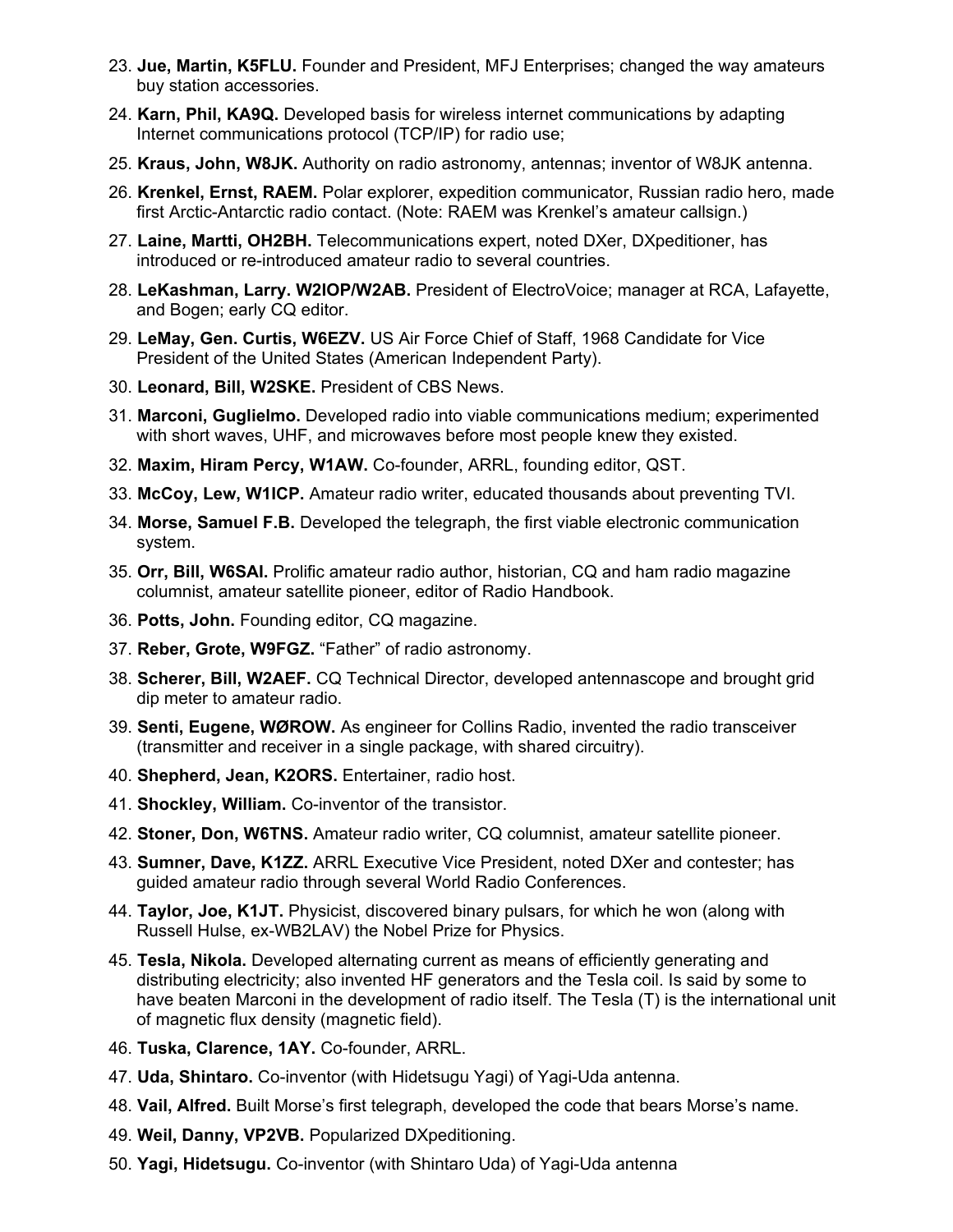- 51. **Baran, Paul, W3KAS.** Invented packet switching, basis of Internet and other modern communication networks; developed first telemetry equipment for NASA
- 52. **Beverage, Harold, W2BML.** Inventor, Beverage antenna.
- 53. **Black, Gene, W2LL.** Former Editor, CQ.
- 54. **Brier, Herb, W9EGQ/W9AD.** Amateur radio writer, educator, mentor.
- 55. **Browning, Gus, W4BPD.** Noted DXer/DXpeditioner.
- 56. **Bruninga, Bob, WB4APR.** Developer of APRS (Automatic Position Reporting System).
- 57. **Campbell, Laird, W1HQ/W1CUT.** ARRL Asst. General Manager and QST Managing Editor; first amateur to use transistorized transmitters on 160, 40, and 20 meters.
- 58. **Clark, Vic, W4KFC.** Noted DXer, contester, ARRL President.
- 59. **Clegg, Ed, W3LOY/W2LOY/W8LOY.** VHF radio designer; founder, Clegg Communications.
- 60. **Colvin, Iris, W6QL.** Noted DXer, DXpeditioner, with husband, Lloyd, W6KG.
- 61. **Colvin, Lloyd, W6KG**. Noted DXer, DXpeditioner, with wife, Iris, W6QL.
- 62. **Dannals, Harry, W2HD.** Former president, ARRL, QCWA.
- 63. **DeMaw, Doug, W1FB.** Amateur radio writer.
- 64. **Drake, Robert L., W8CYE.** Founder, R. L. Drake Co.
- 65. **Eitel, William, W6UF.** Co-founder, Eimac, with Jack McCullough, W6CHE.
- 66. **Ercolino, Mike, W2BDS.** Inventor, double-V TV antenna; founder, Telrex Antennas.
- 67. **Goodman, Byron, W1DX**. ARRL Technical Director; author, Antenna Handbook.
- 68. **Grammer, George, W1DF. Editor**, ARRL Handbook.
- 69. **Halligan, Bill, W9AC.** Founder, Hallicrafters.
- 70. **Handy, F. E. (Francis Edward), W1BDI.** Communications Manager, ARRL; originated ARRL Field Day and Sweepstakes events, A-1 Operator Club.
- 71. **Harris, Sam, W1FZJ.** VHF pioneer, QST columnist; made first EME contact, engineered Arecibo radiotelescope.
- 72. **Hull, Ross, 3JU (Australian call).** QST Associate Editor, VHF pioneer.
- 73. **Inoue, Tokuzo, JA3FA.** Founder and president, ICOM; brought many innovations to amateur marketplace.
- 74. **Jones, Frank, W6AJF.** Writer, author of first Radio Handbook in 1930s.
- 75. **Kahn, Al, K4FW.** Founder, ElectroVoice; co-founder, Ten-Tec.
- 76. **Klein, Perry, W3PK.** Amateur satellite pioneer; first president of AMSAT.
- 77. **Kretzman, Byron, W2JTP.** RTTY and FM pioneer, longtime CQ RTTY Editor and author.
- 78. **Lawson, Jim, W2PV.** Legendary contester, amateur radio writer.
- 79. **Martinez, Peter, G3PLX.** Digital pioneer, developed AMTOR and PSK-31.
- 80. **Maxwell, James Clerk.** Developed equations explaining relationship between electricity and magnetism; determined that electromagnetic fields propagate at the speed of light, suggesting that light is an electromagnetic phenomenon.
- 81. **McCullough, Jack, W6CHE.** Co-founder, Eimac, with William Eitel, W6UF.
- 82. **Meyerson, Leo, WØGFQ.** Founder, World Radio Laboratories.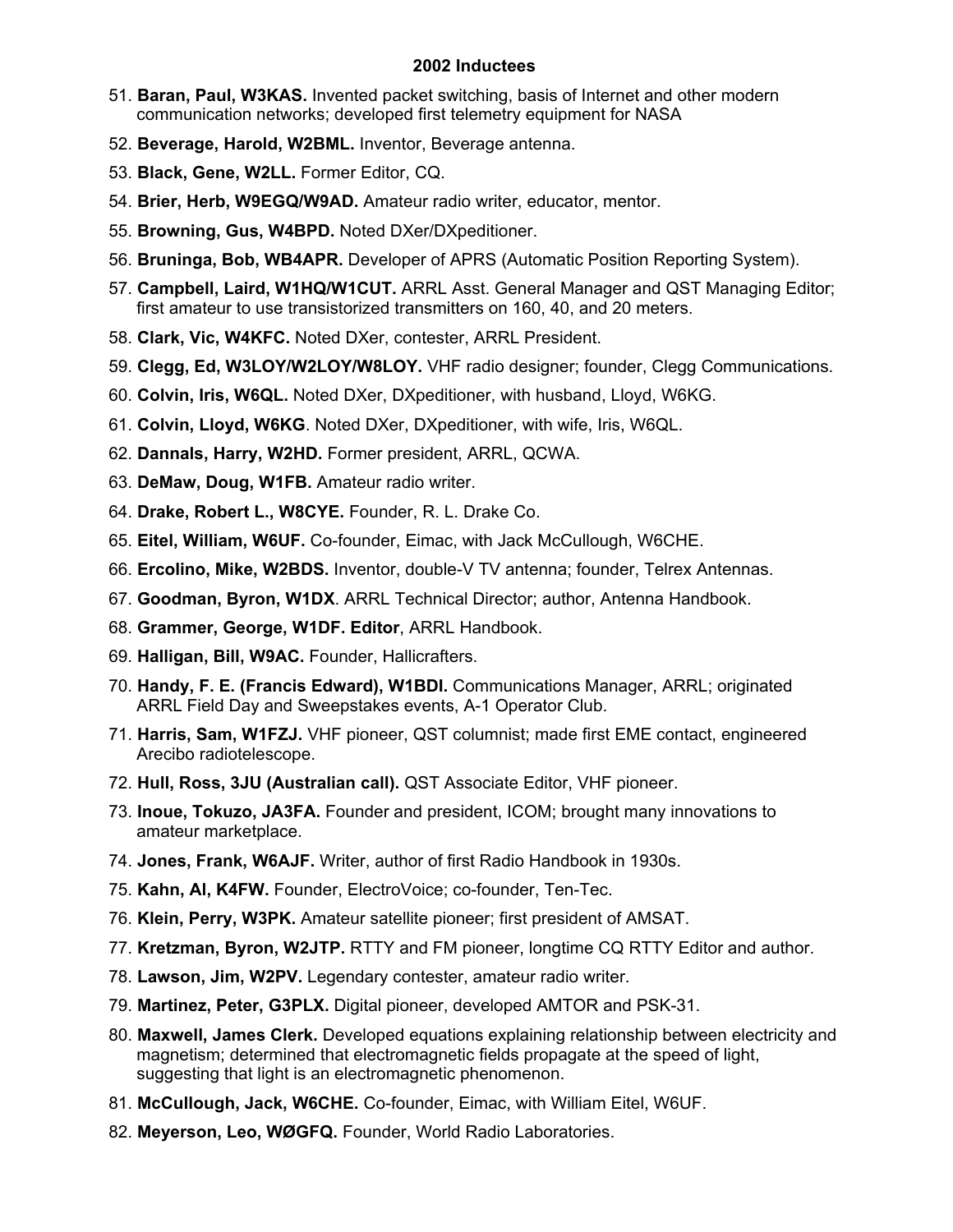- 83. **Millen, James, W1HRX.** Product engineer, National Radio, developed HRO receiver and designed its unique dial; founder, James Millen Co.
- 84. **Moran, Fr. Marshall, 9N1MM.** Jesuit priest, educator, and, for years, the only active amateur, in Nepal.
- 85. **Murgas, Fr. Josef.** Radio pioneer; some say Marconi used his methods for effective overland radio communication; holds 17 patents, including rotary spark gap.
- 86. **Newell, Dick, AK1A.** Invented Packet Cluster; changed face of DXing; wide application in public service communication.
- 87. **Newkirk, Rod, W9BRD.** QST DX Editor, 1948–78; credited with first use of term "Elmer" for a ham who helps others.
- 88. **Nose, Katashi, KH6IJ.** Noted DXer and CW contester; antenna expert.
- 89. **Reinartz, John, 1QP/1XAM.** Invented first practical CW tuner and other circuits; introduced propagation science to amateur radio; participant in 1923 transatlantic tests, radio operator for 1925 MacMillan Arctic Expedition.
- 90. **Tenney, Skip, W1NLB**. Founding publisher, ham radio magazine.
- 91. **Tilton, Ed, W1HDQ.** VHF pioneer, QST columnist.
- 92. **Towns, Chuck, K6LFH.** Amateur satellite pioneer; OSCARs I & II built in his garage.
- 93. **Vidmar, Matjaz, S53MV.** Designer/builder of high-speed (11 MB/s) amateur digital network, several AO-40 satellite components, VHF/UHF/microwave radios.
- 94. **Windom, Gen. Loren, W8GZ.** Inventor, Windom antenna.

- 95. **Baldwin, Dick, W1RU.** As General Manager of the ARRL from 1975–1982, led the ARRL delegation to the 1979 World Administrative Radio Conference (WARC-79), which resulted in the creation of new amateur bands at 10, 18, and 24 MHz. Responsible for much of the behind-the-scenes building of international support for the new bands. President of International Amateur Radio Union (IARU) from 1982–1999.
- 96. **Bartlett, Forrest, W6OWP.** For over 50 years beginning in 1948, as a volunteer, programmed and transmitted ARRL CW "West Coast Qualifying Run" for those unable to copy W1AW to help promote code proficiency among his fellow hams.
- 97. **Cronkite, Walter, KB2GSD.** Retired anchor and Managing Editor of the CBS Evening News, a position in which he became "the most trusted man in America."
- 98. **Denniston, Bob, VP2VI/WØDX.** Leader of the first modern DXpedition ("GonWacky") in 1948; pioneer in 160 meter DXing; ARRL President, 1966–1972; IARU President, 1966– 1974.
- 99. **Eaton, Noel, VE3CJ.** First non-U.S. president of IARU; led IARU delegation to WARC-79, helped build international support for new ham bands at 10, 18, and 24 MHz. Active DXpeditioner from the Caribbean long before such operations became commonplace.
- 100. **Elias, Antonio, KA1LLM.** Executive Vice President and General Manager for Advanced Sciences, Orbital Sciences Corp. Led technical team that designed and built the air-launched Pegasus booster as well as the X-34 hypersonic research vehicle. Elected to the National Academy of Engineering in 2002 in recognition of his "conception and execution of a new generation of Earth-orbit transportation systems."
- 101. **Hara, Shozo, JA1AN.** President of Japan Amateur Radio League (JARL) for over 30 years. Helped guide development of amateur radio in Japan, which has more licensed amateurs than any other country.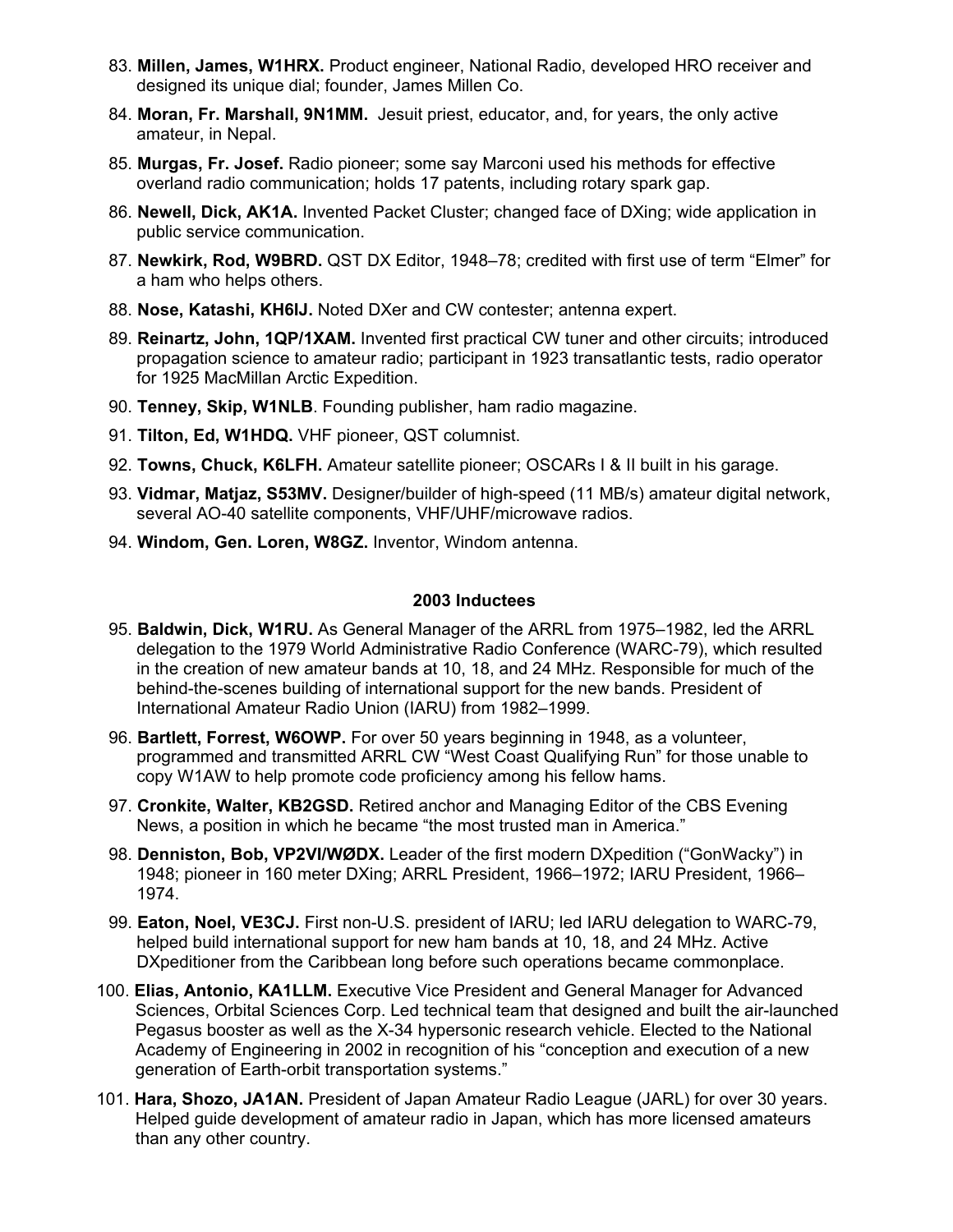- 102. **Hasegawa, Sako, JA1MP**. Founder of Yaesu Musen Co. (now Vertex Standard); pioneered technology leading to the modern SSB transceiver; introduced first AC/DC HF SSB transceiver, FT-101; first 2-meter mobile rig with memory and first synthesized, scanning, 2 meter handheld.
- 103. **Hawker, J.P. (Pat), G3VA**. Editor of "Technical Topics" column in Radio Society of Great Britain's magazine, RadCom since 1958; contributor to several editions of the RSGB's Handbook and A Guide to Amateur Radio, of which he has also been Editor since 1958; prolific writer on radio and electronics for various magazines.
- 104. **Johnson, Glenn, WØGJ.** Orthopedic surgeon active as volunteer in Orthopedics Overseas, training physicians in medically underserved areas such as Bhutan in orthopedic surgery techniques. Also very active DXer from various locations around the world. Helped with reestablishment of amateur radio in Bhutan.
- 105. **Neal, Roy, K6DUE.** As science correspondent for NBC News, was instrumental in persuading officials at NASA to allow amateur radio operation from space; key organizer of SAREX, Shuttle Amateur Radio EXperiment (now Space Amateur Radio EXperiment) coordinating group; active in production of various amateur radio promotional videos.
- 106. **Rouleau, Bob, VE2PY.** First to modify commercial digital communications protocol for amateur use, leading to development of amateur packet radio. Part of group of five hams who developed the Montreal Protocol in 1978, which was the first attempt at an amateur packet protocol. Founder, President, and CEO of Dataradio, Inc., which provides mobile data systems to the public-safety community and even has equipment on Mars, transmitting data from lander to Sojourner on Pathfinder mission.
- 107. **Smith, Ethel, K4LMB.** Co-founder and first President of YLRL, Young Ladies Radio League. Creation of organization was spurred by a letter from Ethel published in QST in 1939.
- 108. **van de Nadort, Lou, PAØLOU.** Chairman of IARU Region 1 (Europe and Africa) from 1975– 2002; oversaw regional initiative to expand amateur radio in Africa; guided region through tumultuous times after fall of communism and breakup of Soviet Union in late 1980s/early 1990s.
- 109. **West, Gordon, WB6NOA.** Personally responsible for licensing thousands of new amateurs through his classes; inspired thousands more through his license manuals, club talks, and articles for various amateur magazines.

- 110. **Burchfield, Jack, K4JU**. Co-founder of Ten-Tec, along with Al Kahn, K4FW (inducted 2002).
- 111. **Carman, Ned, WØZSW.** Co-founder of Handi-Hams, program to encourage people with disabilities to become radio amateurs and to help them get licensed and on the air.
- 112. **Clarricoats, John, G6CL.** Radio Society of Great Britain General Secretary, 1932– 1963; RSGB magazine editor, 1937–63.
- 113. **Heil, Bob, K9EID.** Revolutionized audio in rock music live performances, amateur radio; tireless promoter of amateur radio.
- 114. **Kneitel, Tom, K2AES.** Prolific writer/editor on various radio topics; columnist for Popular Electronics and Electronics Illustrated; editor of CB Radio and S9 magazines; founding editor of Popular Communications; author of numerous radio books.
- 115. **Milosevic, Hrane, YT1AD.** Noted DXer and DXpeditioner; President, Radio Amateur Union of Serbia and Montenegro.
- 116. **Nurse, David, W8GCD.** President, Heath Co., 1965–1980; led the company through the heyday of the "Heathkit" era in amateur radio.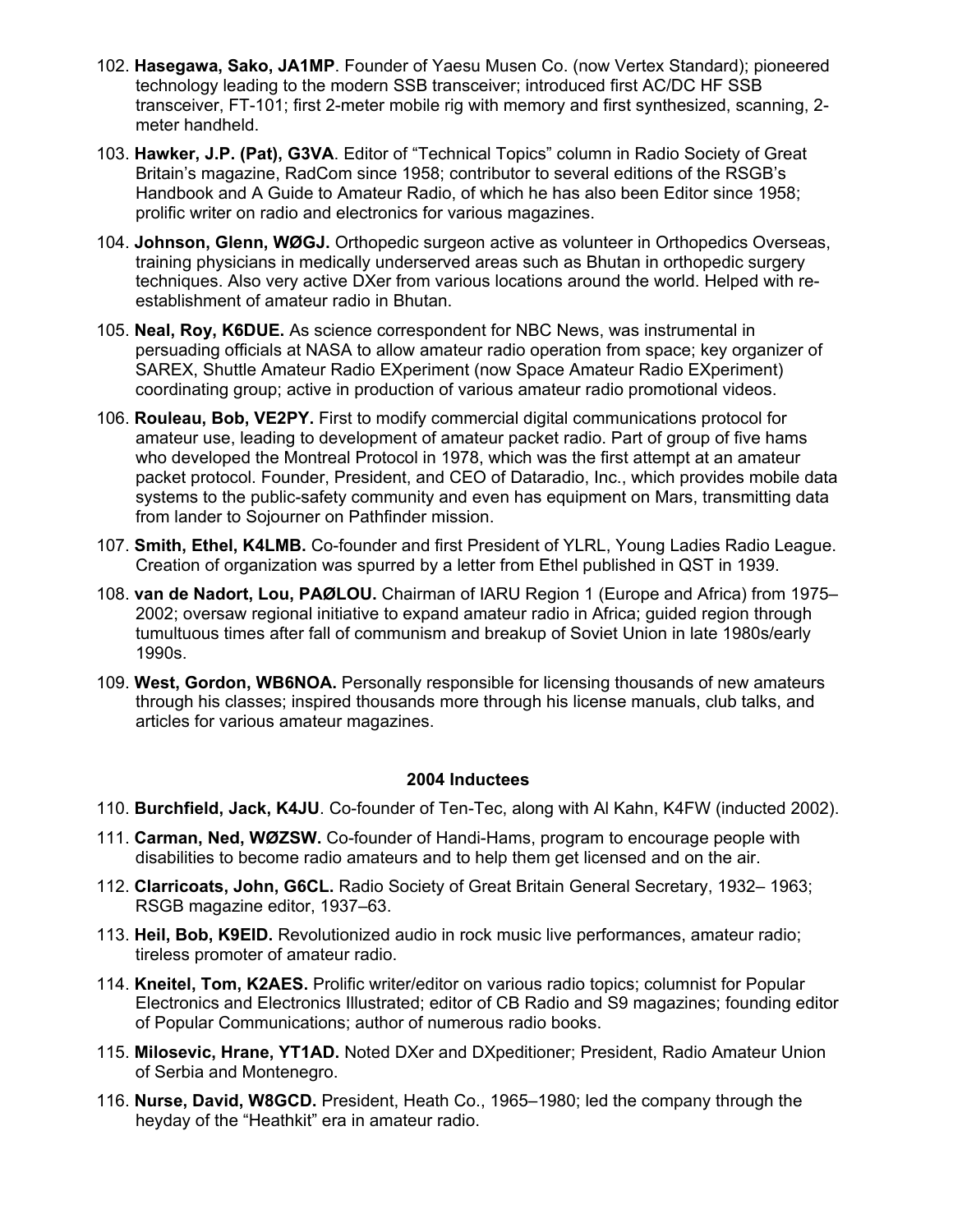- 117. **O'Laughlin, Sister Alverna, WAØSGJ.** Co-founder of Handi-Hams, program to encourage people with disabilities to become radio amateurs and to help them get licensed and on the air.
- 118. **Oms, Atilano de, PY5EG.** Leader in amateur radio in South America, noted DXer and contester, organized several major contest DXpedition stations.
- 119. **Pasternak, Bill, WA6ITF.** Producer, "Amateur Radio Newsline" for over 25 years; founder and sponsor of the "Newsline Young Ham of the Year" Award program.
- 120. **Pluvinet Grau, Miguel, EA3DUJ.** Longtime editor, CQ Radio Amateur (Spanish CQ); established credibility and reputation of magazine, which is a mix of original material and translations from the English-language version.
- 121. **Rohde, Ulrich, DJ2LR/N1UL.** Prolific technical author, engineer, businessman.
- 122. **Sevick, Jerry, W2FMI.** Author, authority on transmission line transformers.
- 123. **Shrader, Bob, W6BNB.** Author, electronics expert; literally "wrote the book" on Electronic Communications.
- 124. **Villard, Jr., Oswald Garrison "Mike," W6QYT.** SSB pioneer, meteor scatter pioneer, invented over-the-horizon radar, developed "stealth" technology.

- 125. **Ambrosi, Mario, I2MQP.** Prominent Italian amateur, author of many radio books, QSL manager, top official of Italian national amateur radio association and Editor of its magazine, Radiorivista.
- 126. **Chambers, John, W6NLZ.** With KH6UK, proved the existence of the California-Hawaii VHF/UHF propagation "duct," completing the first 2-meter contact over the 2500-mile path in 1957.
- 127. **Cohen, Ted, N4XX.** CQ author for more than 30 years, including many "CQ Interviews" with top federal officials; propagation expert and co-author of The NEW Shortwave Propagation Handbook; authored the first federal RFI bill to become law (for which he was awarded the ARRL's Technical Merit Award in 1975).
- 128. **Ferraro, Bob, W6RJ.** President of Ham Radio Outlet, major supporter of many DXing and contesting activities, including all of the World Radio Teamsport Championships to date.
- 129. **Hargreaves, William "Bud," K4HMV.** "Father of the Polycomm," designed (among other radios) the first combined 6- and 2-meter transceiver and the first VHF transceiver with a built-in VFO.
- 130. **Harris, Chod, VP2ML.** Noted DXer, Founding Editor/Publisher of DX Magazine; CQ DX Editor.
- 131. **Harrison, Ivan "Sonny," W5HBE.** Developed the "Carterphone" phone patch to connect radios to the telephone network, leading to the U.S. Supreme Court's "Carterphone" decision, which opened the door for connecting all sorts of devices, including computers and modems, to the telephone network. This paved the way for widespread internet and e-mail access via "dialup" connections.
- 132. **Marriner, Edmund, W6BLZ/W6XM.** Author of dozens of construction project articles in CQ, particularly about antennas and surplus conversion.
- 133. **Meshevtsev, Boris, RV3IZ/EX3TM.** Prominent (blind) Russian contester, DXer, and author of radio books; also professional musician.
- 134. **Moxon, Les, G6XN.** Antenna developer, author of highly-regarded books on HF antennas and "Modern Radio Technique."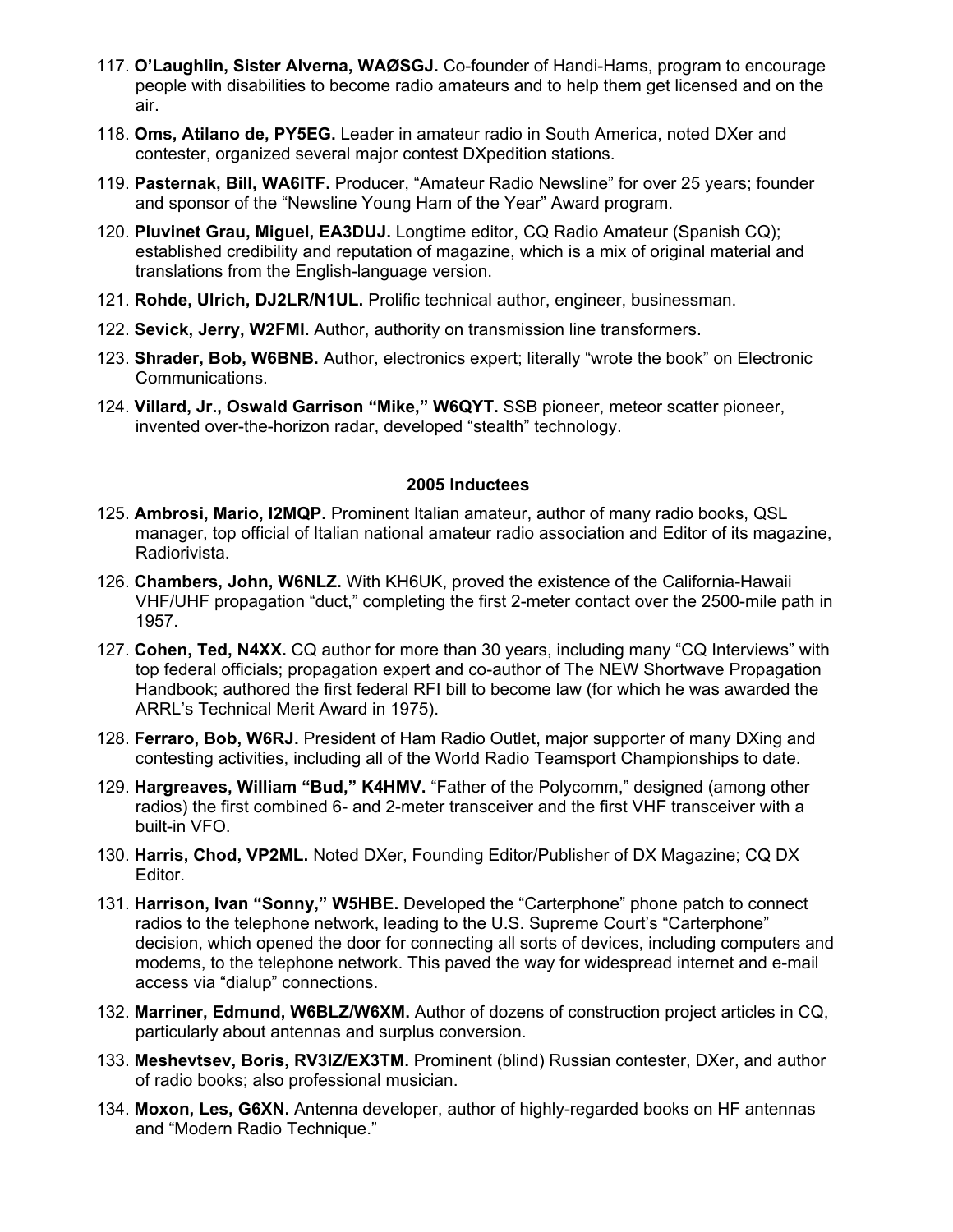- 135. **Sigmon, Loyd, W6LQ.** Developed first radio traffic alert system, "SigAlert," in Los Angeles; precursor of today's radio traffic reports.
- 136. **Smith, Phillip, 1ANB.** Inventor of the Smith Chart for determining transmission-line impedances, still an essential tool for RF engineers and the basis for computer programs performing the same tasks. Also invented the cloverleaf FM broadcast antenna, and a transmission line matching stub, among his 20 patents; was also an early radar engineer.
- 137. **Taylor, Jonathan, K1RFD.** Developer of Echolink, Voice over Internet Protocol (VoIP) network for linking repeaters and individual amateurs via the internet.
- 138. **Thomas, Ralph, W2UK/KH6UK.** With W6NLZ, proved the existence of the California-Hawaii VHF/UHF propagation "duct," completing the first 2-meter contact over the 2500-mile path in 1957.

- 139. **Bell, Art, W6OBB.** Syndicated radio talk show host, regularly promotes ham radio in his broadcasts.
- 140. **Burdine, Walt, W8ZCV.** Former CQ Novice editor (1955–1957, 1962–1966); "elmered" thousands of new hams.
- 141. **Cossiga, Francesco, IØFCG.** former President of Italy.
- 142. **Cushman, Les, W1BX.** Founder, Cushcraft Antennas.
- 143. **Dorhoffer, Alan, K2EEK.** Editor, CQ, 1976–1999.
- 144. **England, Tony, WØORE.** Second ham to operate from space.
- 145. **Ensor, Marshall, W9BSP.** Helped track down German "Wolf Pack" submarines during WW II by refining radio direction-finding (RDF) techniques; taught code and theory to thousands of future hams via nightly "radio by radio" course over the air, 1929–1939.
- 146. **Evans, Clif, K6BX.** Inspired sub-hobby of certificate-chasing; founded Certificate Hunters' Club (CHC) and developed the USA Counties Award with CQ magazine.
- 147. **Fessenden, Reginald, VP9F.** Father of radiotelephony; 2006 marked the centennial of the first wireless voice broadcasts.
- 148. **Hulse, Russell A., ex-WB2LAV.** Shared 1993 Nobel Prize in Physics with Joe Taylor, K1JT (inducted 2001), for discovery of binary pulsars.
- 149. **Johnson, Edgar F., 9ALD.** Founder, E.F. Johnson Co., major manufacturer of ham equipment in 1950s and '60s.
- 150. **Kaul, Alan, W6RCL.** Producer, NBC Nightly News; has covered many of the major news stories of the past 25 years; longtime contributor to amateur radio promotional videos.
- 151. **Koerner, Wolfram "Felix," DL1CU.** Major player in rebirth of amateur radio in Germany after WW II; co-founder, DARC; first Editor & Publisher, DL-CQ magazine; later Editor & Publisher, independent QRV magazine.
- 152. **Prasad, Bharathi, VU2RBI.** Organized and coordinated the Andaman Islands DXpedition in 2004 that turned into massive emergency communications effort in the wake of the Indian Ocean tsunami.
- 153. **Reeves, Hazard "Buzz," K2GL.** Founder, Reeves Soundcraft, one of the major manufacturers of magnetic recording tape for many years; President, Cinerama; developed method of affixing strip of magnetic oxide to movie film, making it possible to record pictures and sound simultaneously on one piece of film. Best known in ham radio as a major contester, first inductee into CQ Contest Hall of Fame, 1986.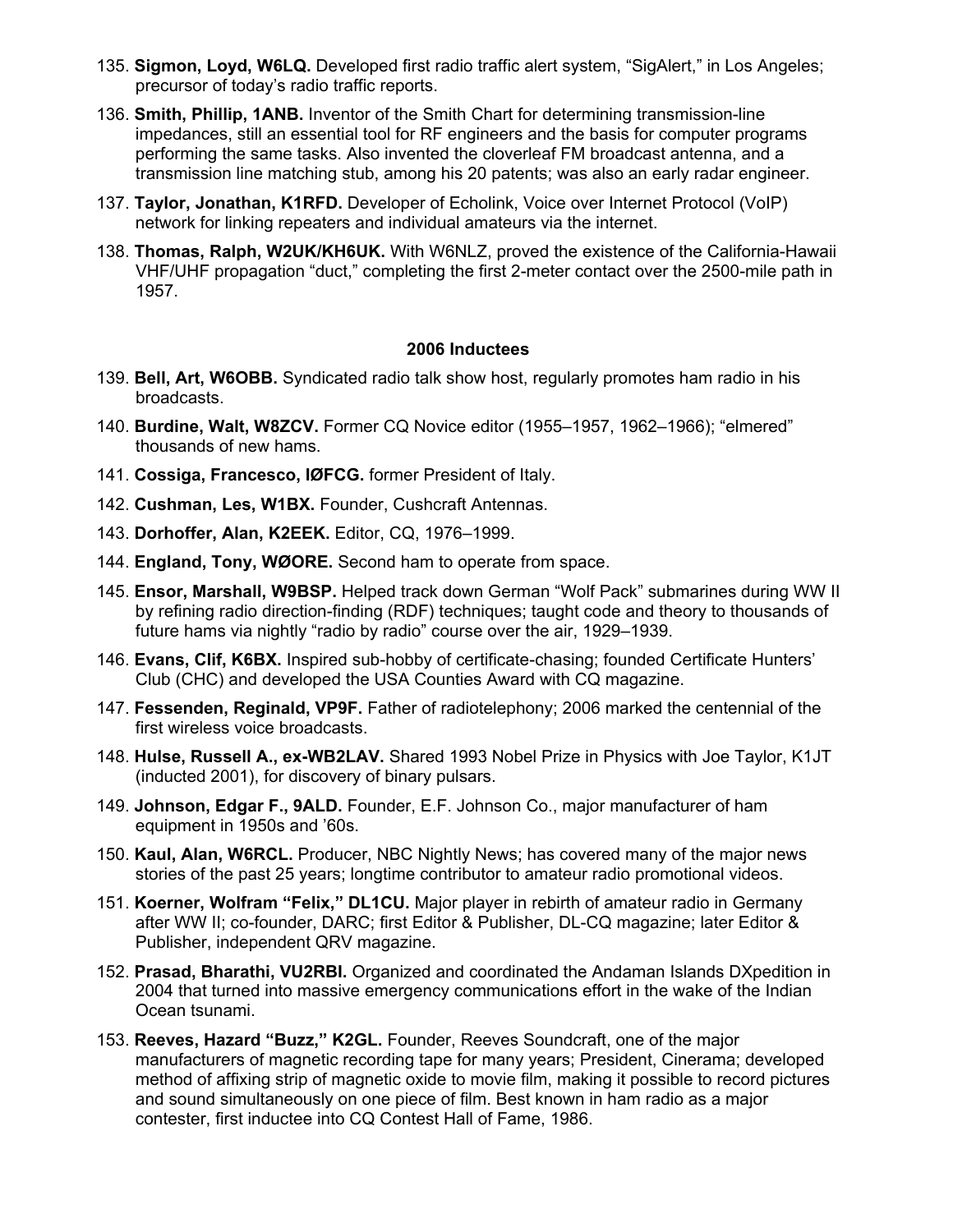- 154. **Rogers, Glynn "Buck," K4ABT**. Former CQ Packet Editor, helped popularize packet radio, packet networking, and amateur radio digital communications.
- 155. **Rutan, Dick, KB6LQS.** Aviation pioneer; completed first non-stop, non-refueled flight around the world aboard "Voyager" in 1986.
- 156. **Sando, Louisa B., W5RZJ.** Longtime CQ YL Editor and proponent of women's involvement in amateur radio; also wife/widow of Clinton B. DeSoto, W1CBD (inducted 2001).
- 157. **Spenceley, Dick, KV4AA**. CQ DX Editor, 1952–1957, provided first DX contact for thousands of hams from his station in the U.S. Virgin Islands.
- 158. **Sterman, Terry, W9DIA.** Founder, Amateur Electronic Supply.
- 159. **Trossman, Arne, W2DTJ**. Former CQ Editor, helped develop Cosmophone, early amateur SSB transceiver.

- 160. **Catona, Phillip, W2JAV (SK).** RTTY pioneer, inventor of the modern-day terminal unit.
- 161. **Flaherty, Paul, N9FZX (SK).** Co-inventor of Alta Vista search engine.
- 162. **Geloso, John, I1JGM.** Italian amateur radio manufacturer.
- 163. **Griffin, Michael, NR3A.** NASA Administrator.
- 164. **Hillier, James, ex-VE3SH (SK**). Co-inventor of scanning electron microscope; former head of RCA Labs.
- 165. **Johnson, Herb, W6KQI** (ex-W7GRA) (SK). Founder of Swan Electronics.
- 166. **Lewallen, Roy, W7EL**. Developer of EZ-NEC antenna modeling software.
- 167. **Lindquist, Rick, N1RL**. As ARRL Senior News Editor, he has been responsible for the past decade for keeping the amateur community updated on new developments via the ARRL Letter and the ARRLWeb news pages.
- 168. **MacDonald, Copthorne, VY2CM**. Developer of slow-scan TV (SSTV), author, philosopher.
- 169. **McArthur, Bill, KC5ACR.** Astronaut who set various ham radio operating records from the International Space Station, including being the first person to complete DXCC from orbit.
- 170. **Miller, Don, W9NTP.** SSTV pioneer; developed (with KB9VAK) the first high-definition digital SSTV protocol and program.
- 171. **Tristao, Louis, KG6VY (SK).** Inventor of the crank-up tower.
- 172. **Tucker, Durward J., W5VU (SK).** Helped promote and popularize RTTY in the 1950s; oilman and Managing Director of WRR Radio, Dallas.
- 173. **Weiss, Adrian (Ade), WØRSP (ex-K8EEG).** Leading proponent and promoter of QRP (lowpower communications) in the 1970s and '80s.
- 174. **Winder, Farrell, W8ZCF.** Transmitted first SSTV signals to MIR space station. Active with MAREX (MIR Amateur Radio EXperiment) and Suitsat-1 planning teams.

- 175. **Bertels, Gaston, ON4WF.** Honorary President, former President & CEO, UBA (Belgian IARU society); founder & President, AMSAT Belgium; Chairman, ARISS Europe; Vice-Chairman, ARISS International; Chairman, EUROCOMM, IARU Region 1 working group in European Union; "father" of ham antennas on Columbus ISS module.
- 176. **Cebik, L.B., W4RNL (SK).** Noted antenna authority, prolific author on topics relating to antennas and antenna modeling.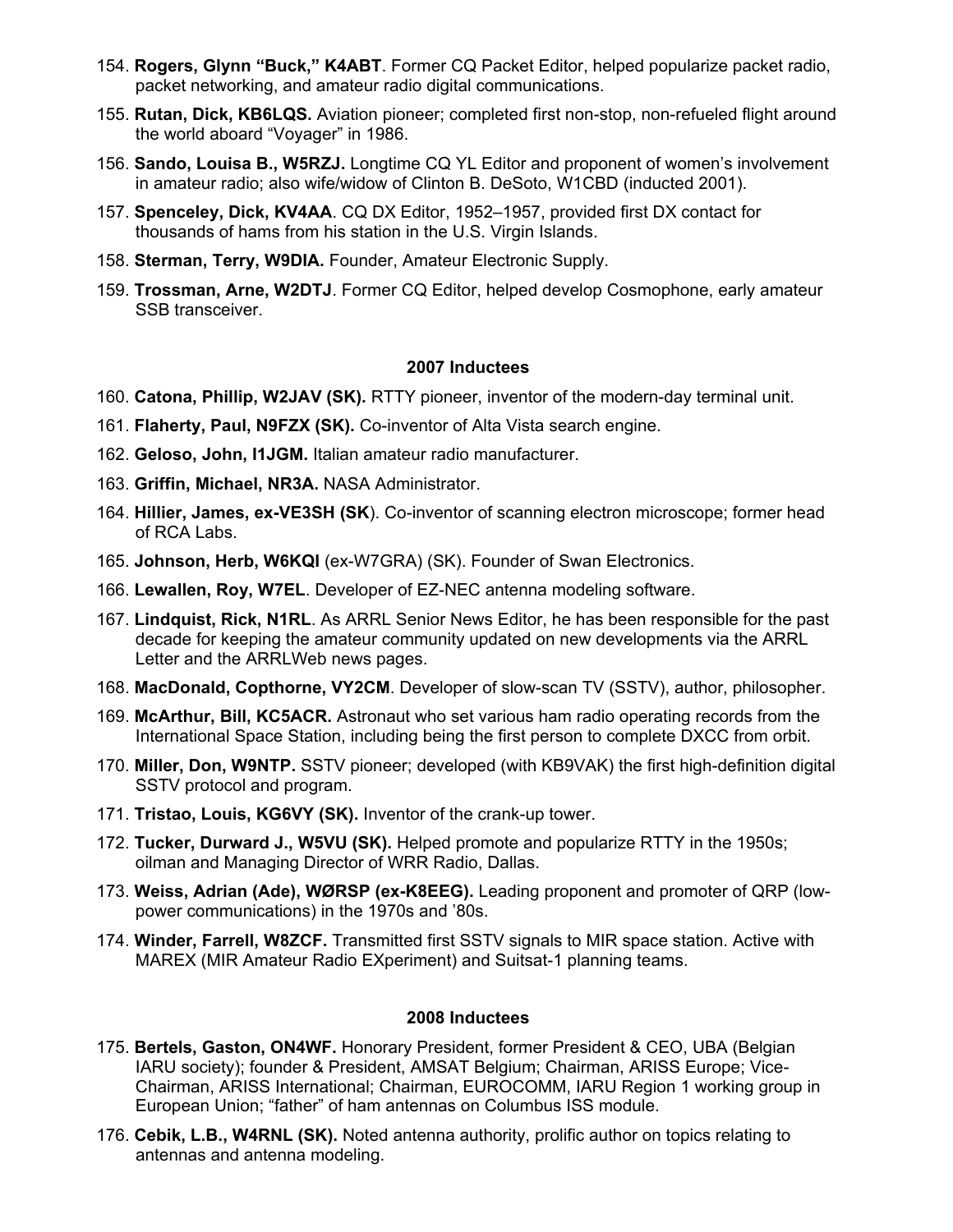- 177. **England, Gordon, ex-W3AWO.** Deputy Secretary of Defense; former Secretary of the Navy; former defense industry executive.
- 178. **Giambastiani, Adm. Edmund, N4OC.** Retired Vice Chairman, Joint Chiefs of Staff.
- 179. **Griffin, Gerald, MD, K6MD.** Brigadier General, Medical Corps, US Army (Ret.), led medical brigades and humanitarian missions in Iraq (Desert Storm), Bosnia, Kosovo, Iraq (again); National Surgeon, Reserve Officers' Association; Delegate to NATO medical advisory committee; active DXer & MARS member.
- 180. **Harris, Larnelle, WD4LZC**. Gospel singer/songwriter; inducted Gospel Music Hall of Fame, 2007; winner of multiple music awards, including five Grammy awards and 11 Dove awards.
- 181. **Jensen, Lenore, W6NAZ (SK).** Co-Founder, Young Ladies' Radio League (YLRL); made 67,000 MARS phone patches for service personnel in Vietnam.
- 182. **Kanzius, John, K3TUP.** Inventor of possible cure for cancer using RF energy; process for possible use of seawater as fuel.
- 183. **Margelli, Charles (Chip), K7JA. During** many years with Yaesu, helped provide equipment for countless DXpeditions; member of many DXpeditions; successfully represented hams in Morse code vs. text-messaging competition on "The Tonight Show with Jay Leno" in 2005.
- 184. **Rand, Philip S., W1DBM (SK).** TVI pioneer; author, Television Interference; engineer, Remington-Rand (son of one of the founders); author, many articles in CQ and QST.
- 185. **Redd, Vice Adm. Scott (Ret.), KØDQ/A92Q.** Former Director, National Counterterrorism Center; Former Executive Director, U.S. commission on weapons of mass destruction in Iraq; Former Deputy Administrator, Coalition Provisional Authority in Iraq; Retired Commander, US Fifth Fleet; active contester and DXer.
- 186. **Tether, Dr. Tony, K2TGE.** Director, Defense Advanced Research Projects Agency (DARPA).
- 187. **Touré, Dr. Hamadoun I., HB9EHT.** Secretary-General, International Telecommunication Union (ITU).
- 188. **Townsend, Dr. John, W3PRB.** Space program pioneer; former Director, Goddard Space Flight Center; former Associate Deputy Administrator, NASA; former Associate Administrator, NOAA; former President, Fairchild Space Co.

- 189. **Baker, Bill, W1BKR.** President Emeritus, WNET-TV (Thirteen), New York PBS flagship station.
- 190. **Barton, Loy.** Developed class B plate modulation, primary method of modulating tube transmitters for decades.
- 191. **Bauer, Frank, KA3HDO.** NASA Chief Engineer for Exploration Systems; International Chairman, Amateur Radio on the International Space Station (ARISS), 1996–2009; AMSAT VP Human Spaceflight, 1991–2009.
- 192. **Bridges, William, W6FA.** Laser pioneer; developed first "noble gas" lasers (argon, krypton, xenon) and the dominant modulation system for feeding data into fiber-optic cables; Professor Emeritus of Engineering at CalTech.
- 193. **Fernandez Martin, Fernando, EA8AK.** Member of the European Parliament, representing Spain, 1994-present; former President of the Government of the Canary Islands, former President of URE (Spanish IARU organization).
- 194. **Floyd, George, WA4DGA (SK).** Author of "Scratchi" column in CQ over four decades. An engineer and executive at General Electric, he also wrote (also pseudonymously) the "Lighthouse Larry" column in GE employee newsletters.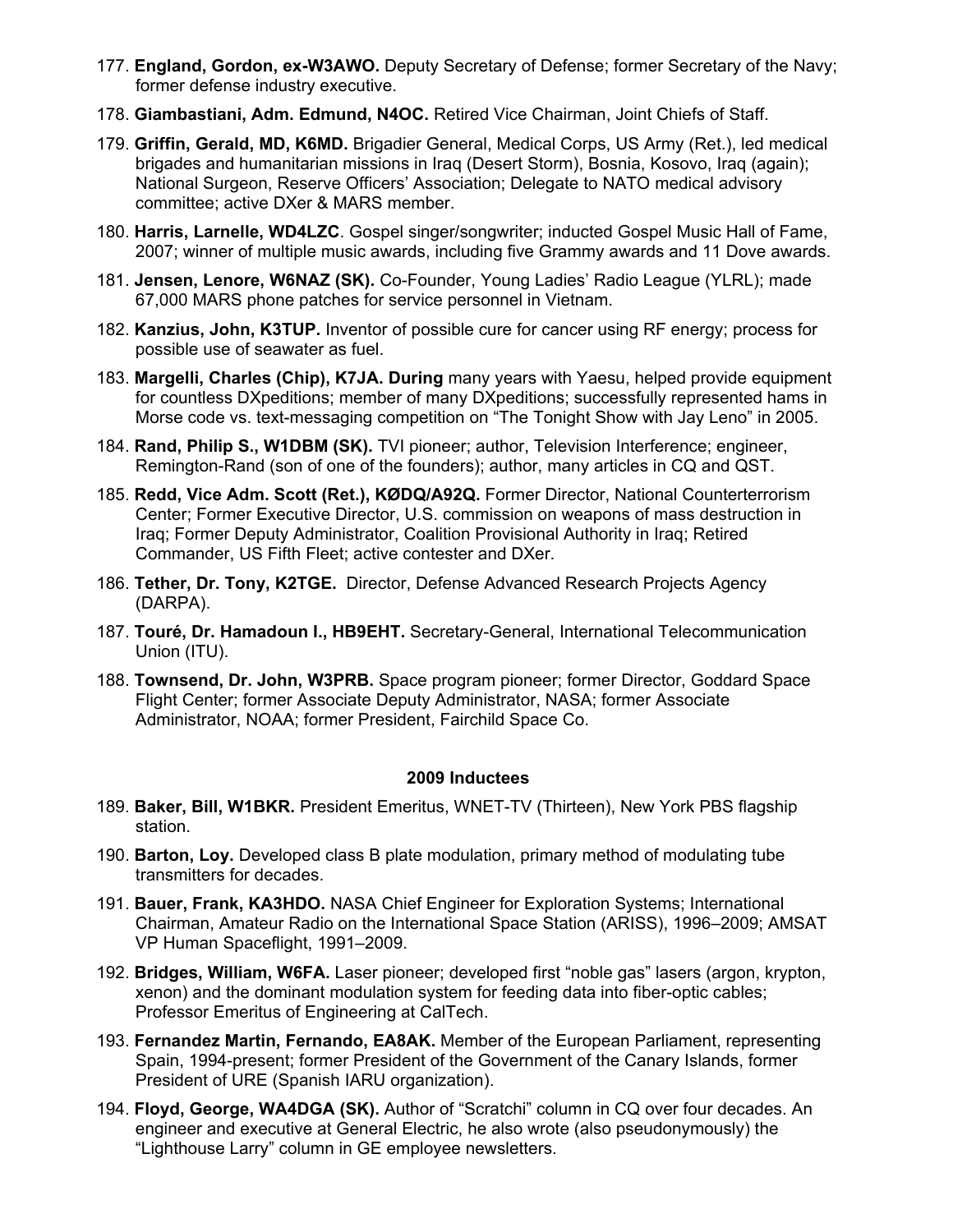- 195. **Haseltine, Eric, AB3DI.** Former Associate Director of National Intelligence for Science and Technology; former Director of Research, National Security Agency; former Executive Vice President of Research and Development, Walt Disney Companies.
- 196. **Hollingsworth, Riley, K4ZDH.** Former Special Counsel for Amateur Radio, Federal Communications Commission. "Cleaned up" the ham bands after 15 years of neglect by the FCC.
- 197. **Kilby, Jack.** Inventor of the integrated circuit, which revolutionized electronics, including amateur radio equipment.
- 198. **Krischke, Alois, DJØTR.** Prolific German author of antenna books. Rothammels Antennenbuch, a 1000-page reference showing virtually every amateur radio antenna ever designed, is in its 12th edition.
- 199. **Maxwell, Walt, W2DU.** Antenna designer (specializing in spacecraft communications) and author.
- 200. **Miller, Lt. Gen. Thomas, K4IC (SK).** Deputy Chief of Staff for Aviation, USMC (1975–79), in charge of all Marine Corps aviation; "father" of short-takeoff & vertical landing (STOVL) aviation in the USMC. Close friend of Sen. John Glenn; quietly watched out for amateur radio interests on Capitol Hill.
- 201. **Morgan, Wilse, WX7P.** Conducted first amateur radio license exam session under the Volunteer Examiner program in 1984; helped get VE program approved; also designed innovative antennas.
- 202. **Parise, Ron, WA4SIR (SK).** Astronaut and active ham in space. First ham to operate packet radio from space and pioneered "telebridge" concept for making more frequent school-shuttle contacts possible. Also helped develop Radio JOVE, an educational program for monitoring natural radio signals from Jupiter.
- 203. **Whitehead, Clay, W6WW (SK).** First Director of the White House Office of Telecommunications Policy in the 1970s; reshaped America's television landscape by bringing competition to the domestic satellite market and making it feasible for cable companies to distribute their own programming via satellite.

- 204. **Buchanan, Chester W3DZZ (SK).** Developer of the W3DZZ triband trapbeam, very popular with hams in the 1950s and '60s.
- 205. **Cotner, Calvin K4JSI.** Retired Director of Operations for Comsat World Systems, awarded the 2009 Aerospace Communications Award from the American Institute of Aeronautics and Astronautics for "technical and strategic leadership" in international cooperation in satellite communications from the earliest days to the present.
- 206. **Dana, Forrest, 4AGR.** Early Army Amateur Radio System member who (with Ralph Hollis, 4AFC) provided critical communications after the Caribbean hurricane of 1928, maintaining a link with the War Department and providing information that brought help from the Army and the Red Cross (2010 is the 85th anniversary of AARS, the predecessor of MARS).
- 207. **Harlan, Gene WB9MMM (SK).** Amateur radio magazine publisher. Editor/Publisher, ATV Quarterly; founder, Cyberham magazine.
- 208. **Hart, George W1NJM.** Former ARRL Communications Manager; chief developer of the National Traffic System.
- 209. **Hollis, Ralph 4AFC.** See entry above for Forrest Dana, 4AGR.
- 210. **Ingram, Dave K4TWJ (SK).** Prolific ham radio author; Contributing Editor, CQ magazine, 1982–2010, covering a wide variety of topics and transmitting through the printed word his unquenchable enthusiasm for ham radio.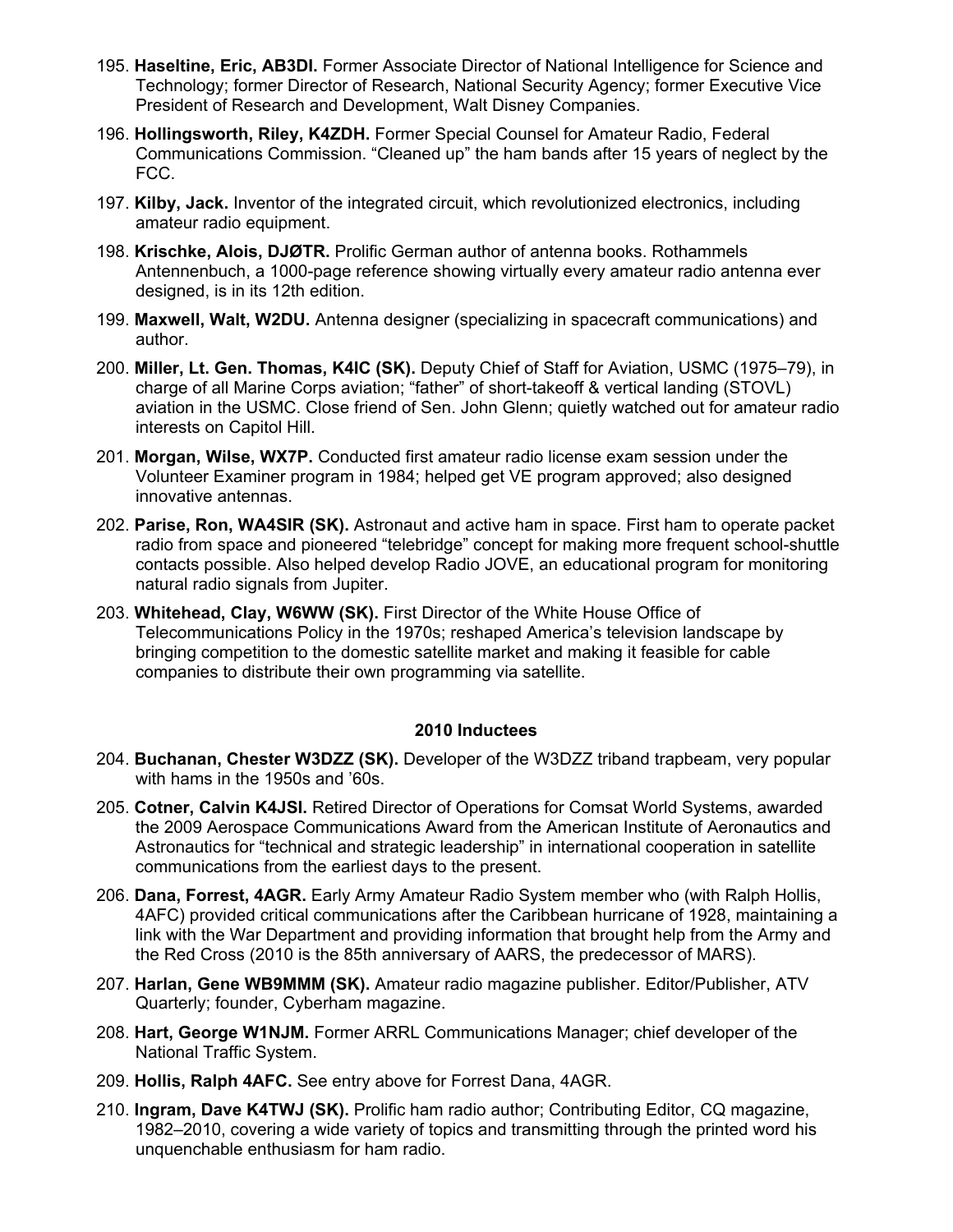- 211. **Kangas, Paul W4LAA.** Business news anchor on PBS for 30 years; known as the "Walter Cronkite of business news."
- 212. **Patz, Dr. Arnall ex-WA3EVC.** Ophthalmologist who discovered and eliminated a major cause of blindness in premature babies.
- 213. **Schmidt, Howard W7HAS.** First White House Cyber-security Coordinator. Previously served in Bush administration as Vice Chairman of the Critical Infrastructure Protection Board and a special adviser to the president for cyberspace security.
- 214. **Schneider, Bill K2TT.** Chairman, Defense Science Board, a federal advisory committee providing independent advice on scientific matters to the Secretary of Defense; Under Secretary of State for Security Assistance, Science, and Technology during the Reagan administration.
- 215. **Smith Jim, VK9NS (SK).** Noted DXer and DXpeditioner, author; longtime member of the CQ DX Hall of Fame.
- 216. **Smith, George AA2EJ.** Inventor of the CCD (charge-coupled device) sensor, which revolutionized digital imaging; co-recipient of the 2009 Nobel Prize in Physics
- 217. **Stenning, Mark AA1AC.** CEO, International Tennis Hall of Fame, Newport, Rhode Island
- 218. **Wilson, George W4OYI (SK).** ARRL President Emeritus; ARRL President 1992–95; led ARRL portion of effort to create vanity callsign program.

- 219. **Bell, Dave, W6AQ.** Hollywood TV/film producer; deeply involved in producing multiple amateur radio promotional videos over several decades.
- 220. **Brightman, Nate, K6OSC.** The "spark" behind W6RO, the ham station aboard the Queen Mary in Long Beach, CA. Through Nate's efforts with the station, millions of people have been introduced to amateur radio and thousands of hams have had the opportunity to operate from a high-profile station. (He has also been heavily involved with Red Cross disaster communications in Long Beach, spearheaded ham radio involvement in the Long Beach Marathon, brought demo stations to all branches of the Long Beach Public Library, and taught amateur radio to visually impaired teenagers.)
- 221. **Ensor, Loretta, W9UA (SK).** Sister of 2006 inductee Marshall Ensor, W9BSP; together they aired lessons on Morse code and radio fundamentals over the radio between 1929 and 1941,and were responsible for helping to get at least 900 new amateurs licensed (a huge number, considering that in 1935 there were only 35,000 licensed hams in the U.S.). She was also one of the founding members of YLRL—the Young Ladies' Radio League—and a noted DXer of her time.
- 222. **Gunderson, Bob, W2JIO (SK).** Blind ham who was Editor and Publisher of The Braille Technical Press in the 1950s; at the time, it was the only monthly electronics magazine for the blind. Also radio-electronics teacher for 37 years at the NY Institute for the Education of the Blind, recipient of GE's Edison Radio Amateur Award for meritorious public service in 1955; developed many pieces of electronics test equipment for the blind. He also appeared on the TV program "This is Your Life," but is perhaps best known as the "answer man" at Hudson Radio on New York's Radio Row, where he worked three days a week as a technical advisor and consultant for the customers.
- 223. **Mahony, Cardinal Roger, W6QYI.** Archbishop Emeritus of Los Angeles, advocate for immigration reform.
- 224. **Margolis, Sylvia (no call) (SK).** Prolific CQ humor writer in the 1960s and early '70s; first public relations officer for Radio Society of Great Britain.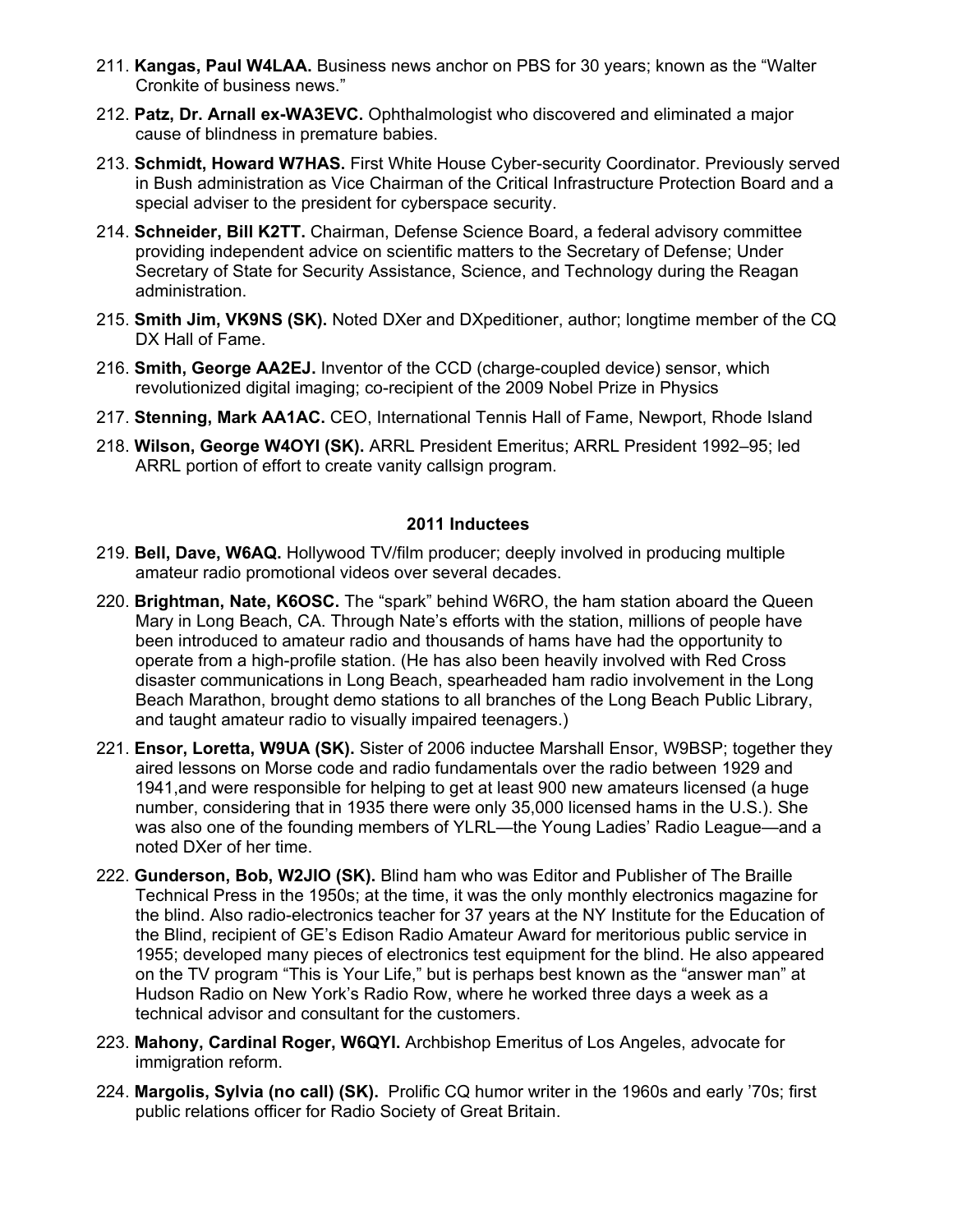- 225. **McElroy, Ted (no call) (SK).** World champion radiotelegrapher and key manufacturer. Commercial telegrapher; still holds the telegraphy speed record of 77 wpm, set in a 1939 competition; manufactured namesake McElroy keys and bugs that were popular among hams before and after WW II, and are still popular among collectors today.
- 226. **Moorefield, Ron, W8ILC.** One of the guiding lights of the Dayton Hamvention® for at least the past 30years; national ham radio coordinator for the 1984 Olympic Torch Relay from New York to Los Angeles; also a noted DXer and DXpeditioner; very active in public service in Dayton area and beyond.
- 227. **Raff, Malcolm, WA2UNP (SK).** Astrophysicist, aerospace engineer and biotechnologist; developed some of the earliest DNA sequencing techniques and contributed software to the human genome project.
- 228. **Schmieder, Robert, KK6EK.** Noted DXer and DXpeditioner, physicist, and ecologist. Worked for 25 years at Sandia National Laboratories; founder and Expedition Leader of Cordell Expeditions, research group responsible for the creation of the Cordell Bank National Marine Sanctuary; author of books on island ecology and amateur radio DXpeditions. He has had a Pacific rock formation and several types of marine life named for him.
- 229. **Stodola, E. King, W2AXO (SK).** The "father" of EME (Earth-Moon-Earth communications). Pioneer in development of radar; scientific director of the team that sent radar signals to the moon in 1946 and received them back on Earth. These first radio signal echoes off the moon proved that radio signals could pass through the ionosphere in both directions helped pave the way for communication satellites and advances in radio-astronomy.
- 230. **Taflove, Allen, WA9JLV.** Professor of Electrical Engineering and Computer Science at Northwestern University and a leading authority in the field of computational electrodynamics. He is one of the principal pioneers of numerical methods for solving Maxwell's equations and his research and methods form the foundation on which many of today's electromagnetic modeling software suites are based, including programs for antenna modeling and high-speed analog and digital circuit simulation. 2010 Distinguished Educator Award from the IEEE Antennas and Propagation Society. Trustee of Northwestern U. Amateur Radio Society station W9BGX.

- 231. **George Badger, W6TC (SK).** An expert in tubes and tube circuit designs; Marketing Director of Eimac and later President of Svetlana. Badger was also an active DXer and wrote many technical articles for the amateur media.
- 232. **Bill Brown, WB8ELK.** "Father" of amateur radio high-altitude ballooning. His work has blossomed into "nearspace" programs not only among hams, but at many universities around the nation.
- 233. **Robert Brown, NM7M (SK).** Expert on 160-meter propagation, author for CQ and other publications; retired UC Berkeley physics professor.
- 234. **Evelyn Gauzens, W4WYR.** Chair of the Miami "Tropical Hamboree" hamfest for 45 years; ARRL Southeastern Division Vice Director, Honorary Vice President; active proponent of improved amateur radio public relations; principal on-site organizer (on behalf of ARRL as host society) of 1976 IARU Region 2 conference in Miami Beach.
- 235. **Richard Garriott, W5KWQ.** Videogame designer, civilian space traveler, very active on amateur radio from International Space Station; younger half of first U.S. father-son team to travel in space. (His father is Owen Garriott, W5LFL, the first astronaut to operate amateur radio from space, and a 2001 Amateur Radio Hall of Fame inductee.)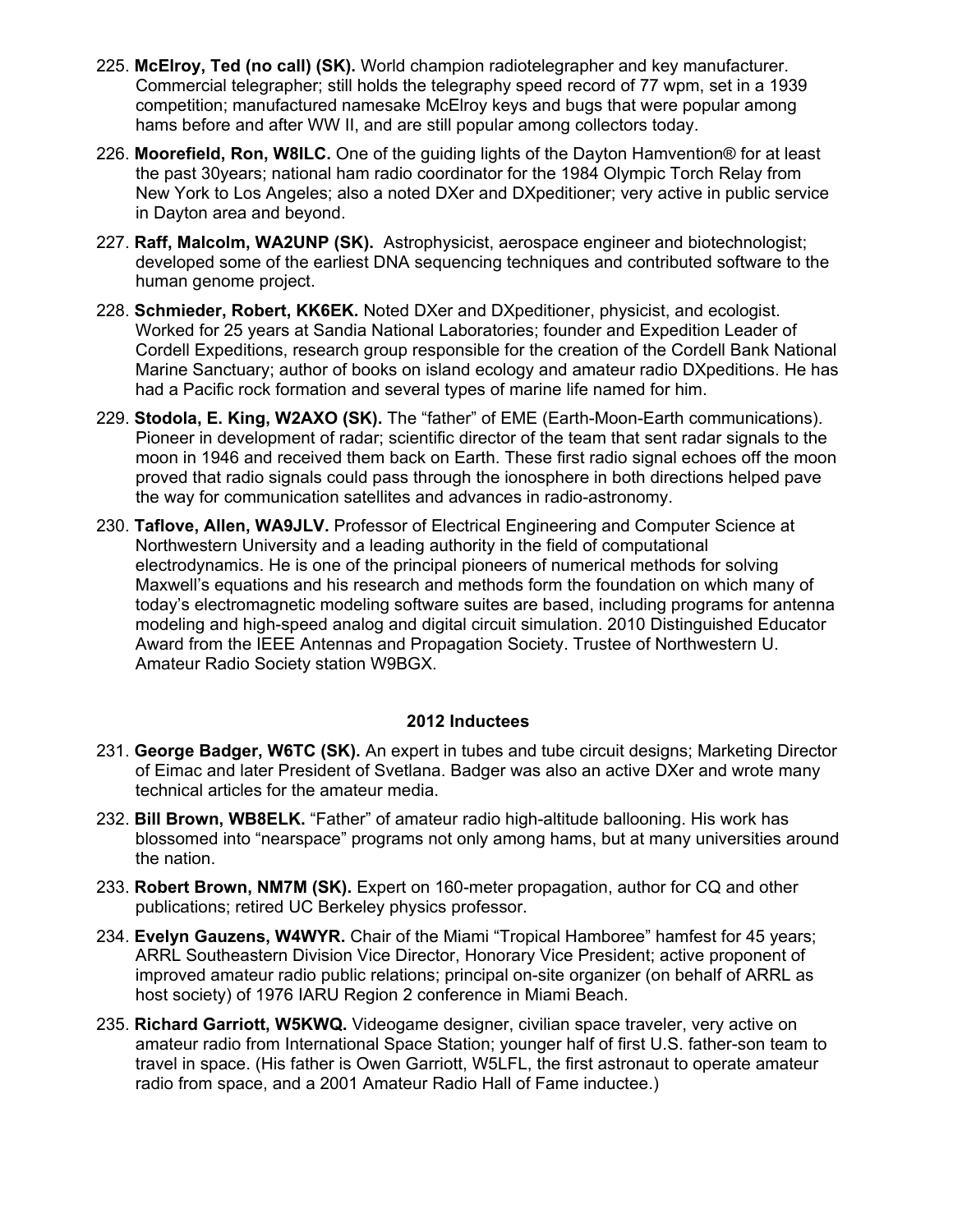- 236. **William W. Hansen (no call, SK).** "Father of Microwave Electronics." Invented technology such as the cavity resonator and the klystron tube, with made microwave communications possible; collaborator in development of the first linear accelerator and nuclear magnetic resonance, basis for MRI medical imaging.
- 237. **Richard Kirby, ex-WØLCT/ HB9BOA (SK).** Director of the ITU's International Radio Consultative Committee (CCIR), 1974–1995—helped to develop global standards for HDTV, digital audio broadcasting, mobile and satellite communications; previously Director of the Institute of Telecommunication Sciences; Associate Director of the US Dept. of Commerce Office of Telecommunications; Chief of Ionospheric Research, National Bureau of Standards, also Chief of Radio Communications Systems Division.
- 238. **Fred Maia, W5YI (SK**). One of the architects of VE program, first FCC designated VEC; editor/publisher W5YI Report; long-time CQ columnist.
- 239. **Steve Mendelsohn, W2ML (SK).** Communications Director, New York City Marathon, 1976– present; former ARRL First Vice President, Director— led ARRL Part 97 rewrite effort in late 1980s (most of which was adopted); New York Jets frequency coordinator— uncovered New England Patriots audio "spying" scandal.
- 240. **Larry Mulvehill, WB2ZPI.** Photo journalist who has covered major news events around the world for more than 50 years; CQ cover photographer for over 30 years.
- 241. **Rowley Shears, G8KW (SK).** Founder of KW Electronics in the UK; helped re-establish amateur radio in Germany after World War II.
- 242. **Mike Staal, K6MYC.** Antenna expert, co-founder of KLM and M2 Antennas.
- 243. **Frederick Terman (ex-6FT, W6AE, W6XH) (SK).** Microwave pioneer, partner with William Hansen (see above) in developing microwave communications and linear accelerator.
- 244. **Patrick Tice, WAØTDA.** Manager, Courage HandiHam System, for more than 20 years; through this organization, has helped thousands of people with disabilities become radio amateurs, coordinates nationwide program to provide training and assistance.
- 245. **Louis Varney, G5RV (SK).** Inventor of the G5RV antenna.
- 246. **William A. Wilson, K6ARO (SK).** Appointed by President Reagan as the first U.S. Ambassador to the Vatican after formal diplomatic relations were re-established in 1984 (they had been cut in 1867).

- 247. **Evelyn Garrison, WS7A (SK).** A leader in the amateur radio industry since the 1980s
- 248. **Joel Kleinman, N1BKE (SK).** Managing Editor of QST magazine from 2001 until his death in 2012
- 249. **Laurie Margolis, G3UML/GPC3L.** Longtime BBC correspondent and contributor to amateur radio magazines.
- 250. **Michael Owen, VK3KI (SK).** President of the Wireless Institute of Australia & chairman of IARU Region 3; key player on behalf of amateur radio at WARC '79 & WRC-03
- 251. **Harry Rubinstein (ex-9EEV) (SK).** Inventor of the printed circuit, the slider potentiometer and the combination potentiometer/on-off switch
- 252. **Walker Tompkins, K6ATX (SK**). Journalist, author and historian, his three dozen books included several well-known ham radio-related novels
- 253. **Joe Walsh, WB6ACU.** Star rock and roll star guitarist and singer, member of the James Gang and the Eagles
- 254. **William G. (Bill) Welsh, W6DDB (SK).** CQ Novice Editor from 1977-97, taught thousands of prospective hams the material they needed to learn to earn their licenses.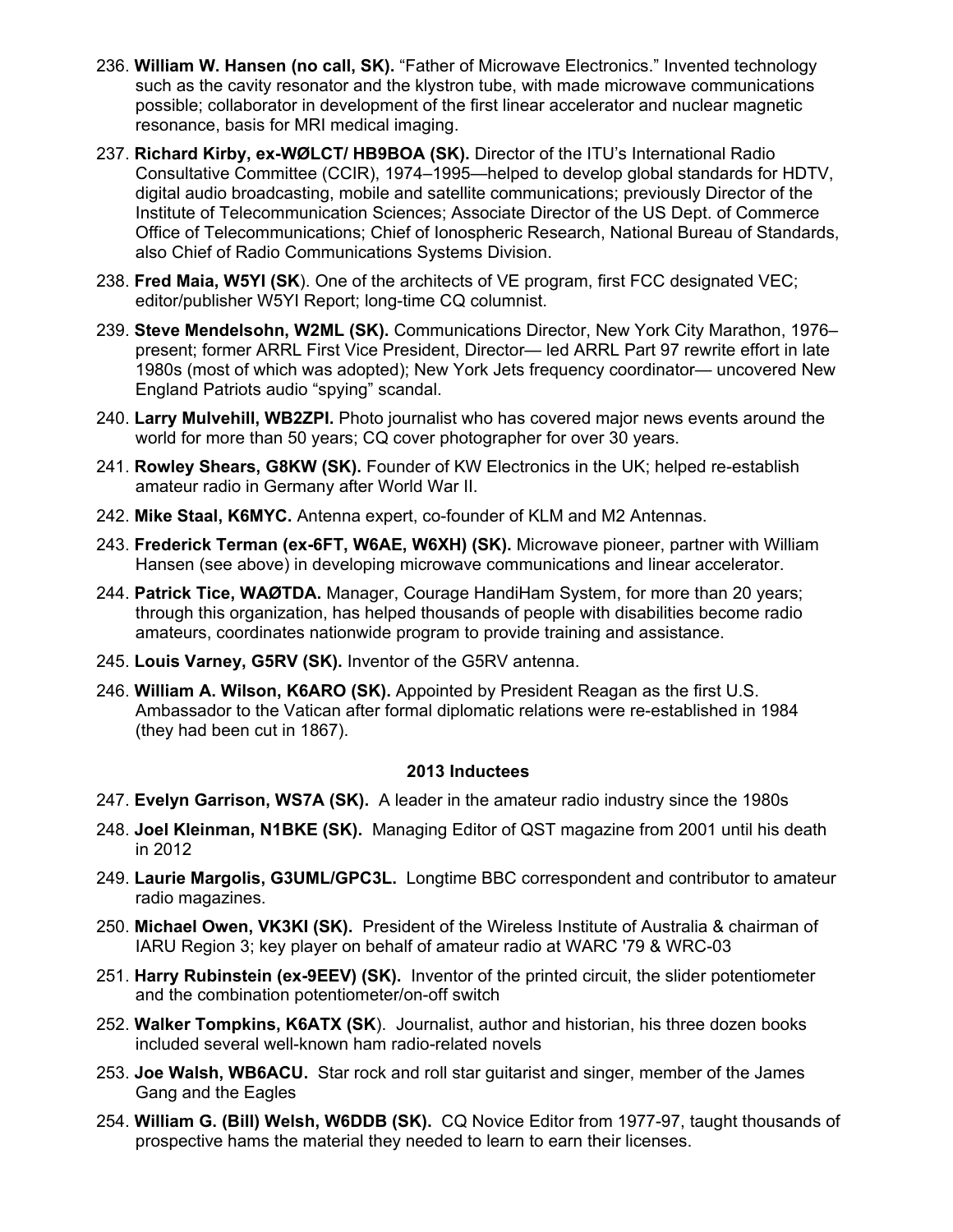- 255. **Clifford Berry, W9TIJ.** Co-inventor of the Atanasoff-Berry computer (or ABC), the precursor to virtually all electronic computers.
- 256. **Warren Bruene, W5OLY.** Prolific rdio designer and innovator who designed many Collins radios and helped the company introduce single-sideband voice communications.
- 257. **John Huntoon, W1RW.** Former ARRL General Manager, QST Editor, help bring about international allocations of the 30-, 17- and 12-meter bands.
- 258. **Mike Koss, W9SU.** Dxer and DXpeditioner, founder and owner of filter manufacturer ICE, key player in establishment of Indianapolis Motor Speedway Amateur Radio Club W9IMS; organizer of special event station W87PAX at 1987 Pan American Games.
- 259. **Nancy Kott, WZ8C.** Former Editor of WorldRadio and WorldRadio Online and tireless promoter of Morse Code as U.S. coordinator of the FISTS CW Club.
- 260. **Paul Laughton, N6BVH.** Software designer whose accomplishments include developing Apple's disk operating system and Atari's operating system.
- 261. **Ralph Showers, ex-W3GEU.** Expert on electronic interference and leader of efforts to set national and international standards for electromagnetic compatibility (EMC).
- 262. **Steve Wozniak, ex-WV6VLY and ex-WA6BND**. Co-founder of Apple Computers.

## **2015 Inductees**

- 263. **Tim Allen, KK6OTD.** Actor and star of the ABC comedy, "Last Man Standing," on which his character is also a ham, Mike Baxter, KA0XTT
- 264. **Charles Apgar, ex-2-MN (SK).** Uncovered German spy transmissions from Telefunken shore stations WSL in New York during World War I.
- 265. **Dan Benishek, KB8TOW.** Member of Congress from Michigan, Medical doctor and advocate for veterans
- 266. **Olaf Lundberg, G0CKV.** Leader of the communications satellite industry for a quartercentury. Founding Director General of Inmarsat; founder, CEO and Chairman of ICO Global Communications and CEO of Globalstar, Inc.
- 267. **Bre Pettis, W2BRE.** 3-D printing pioneer and founder of MakerBot. (3-D printing has been dubbed by some as "the second industrial revolution
- 268. **Alvino Rey, W6UK (SK).** A leading musician of the swing era, Rey is considered the father of the electric guitar, inventor of the talk box, pickups, and other electronic musical devices. He combined his love for music with his love of radio to transform the music world.
- 269. **Bob Twiggs, KE6QMD.** Co-inventor of the cubesat design standard.
- 270. **Greg Walden, W7EQI.** Member of Congress from Oregon. Chairman of the House Communications and Technology Subcommittee
- 271. **Joko "Jokowi" Widodo.** WY2JKW President of Indonesia

- 272. **Bob Arnold, N2JEU (SK).** Co-developer (with Keith Lamonica, W7DXX, see below) of the first internet-controlled remote base
- 273. **Grant Bingeman, KM5RG (SK).** Developed "method of moments" antenna modeling software for AM broadcast stations and 160-meter amateur antennas
- 274. **Bob Carpenter, W3OTC (SK).** Pioneer of meteor scatter and FM stereo broadcast technology; longtime AMSAT volunteer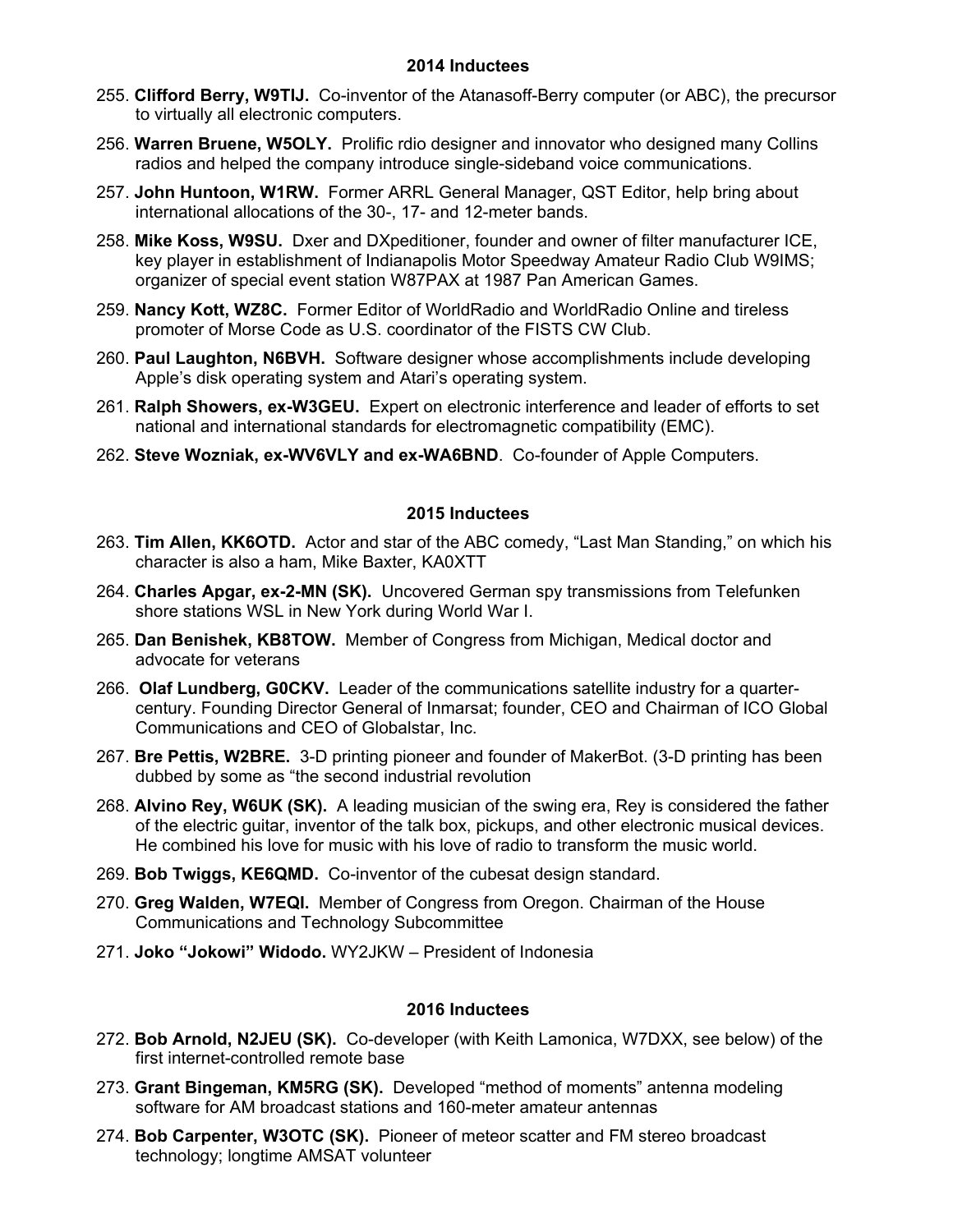- 275. **David Dary, W5ZAX.** Journalist, author, journalism educator former correspondent for CBS and NBC News, journalism professor at University of Kansas and University of Oklahoma, author of over 20 books on the American West
- 276. **Matt Ettus, N2MJI.** Software defined radio pioneer; developed first Universal Software Radio Peripheral (USRP) with GNU radio software support
- 277. **Terry Fox, N4TLF.** Packet radio pioneer; primary developer of AX.25 amateur packet protocol
- 278. **Elmer "Bud" Frohardt, Jr., W9DY (SK).** The original "Elmer" for whom ham radio mentors are named (courtesy of a 1971 QST "How's DX?" column by Rod Newkirk, W9BRD/VA3ZBB)
- 279. **Fred Gissoni, K4JLX (SK).** Adaptive technology pioneer; co-developer of the Porta-Braille and Pocket-Braille note-taking devices for the visually impaired, as well as many other devices
- 280. **Ken Kellerman, K2AOE.** Radioastronomer; pioneer of radio interferometry; co-developer of very long baseline interferometry (VLBI), which permits multiple telescopes to function as a single instrument
- 281. **Keith Lamonica, W7DXX.** Co-developer (with the late Bob Arnold, N2JEU) of the first internet-controlled remote base
- 282. **George Mitchell, K6ZE (SK).** Member of the Tuskegee Airmen in World War II and 2007 recipient of the Congressional Gold Medal for his wartime service
- 283. **Les Mitchell, G3BHK (SK).** Founder of Jamboree on the Air (JOTA), annual event to introduce amateur radio to scouts and guides around the world
- 284. **William Moerner, WN6I.** Co-recipient of the 2014 Nobel Prize in chemistry for his work in high-resolution microscopy
- 285. **Leigh Orf, KG4ULP.** Co-developer of tornado simulator using computer modeling to simulate conditions under which tornadoes form
- 286. **Joe Rudi, NK7U.** Former Major League baseball player; 3-time All-Star
- 287. **Wes Schum, W9DYV (SK).** Co-founder of Central Electronics, developed first commercially manufactured amateur radio SSB transmitter
- 288. **Garry Shandling, ex-KQ6KA/KD6OY (SK).** Well-known comedian, actor, writer, and television personality
- 289. **Mason Southwirth, ex-W1VLH (SK).** Head of ARRL International Geophysical Year (IGY) Propagation Research Project in 1957-58; conducted additional propagation research at Stanford University
- 290. **Boris Stepanov, RU3AX (ex-UW3AX).** Leading Russian amateur, deputy editor of Russian Radio magazine; pioneer of computerized contest logging and log-checking; developed prototype for World Radiosport Team Championships (WRTC); first to propose "glass cockpit" for ham transceiver, combining frequency readout and spectrum scope on front panel display
- 291. **Rufus Turner, W3LF (SK).** Believed to be the first African-American radio amateur in the U.S.; helped develop 1N34A diode; wrote 1949 article in Radio-Electronics magazine on how to "Build a Transistor"
- 292. **Perry Williams, W1UED (SK).** Longtime ARRL Washington Coordinator and League archivist; convinced Congress to approve vanity callsign program and not to impose a license application fee on amateurs; persuaded FCC to retain large amateur microwave allocations and to create primary amateur allocation at 2.4 GHz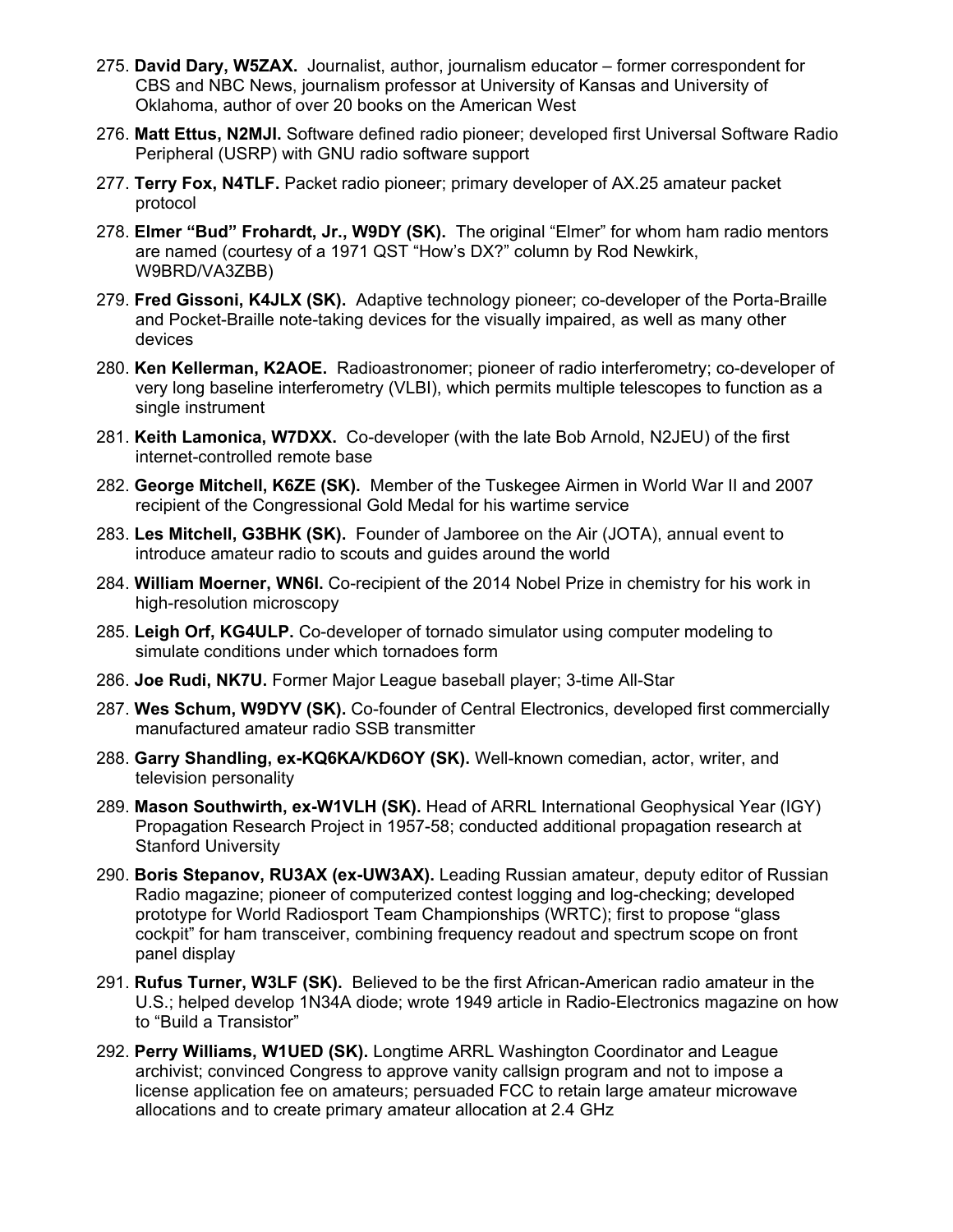# 293. **King Bhumibol Adulyadej of Thailand, HS1A (SK)**

- 294. **John Brosnahan, WØUN (SK).** President of Alpha Power, NOAA physicist and instrumental in design and construction of the HAARP facility in Alaska.
- 295. **Garrett Brown, W3AFF.** Inventor of the Steadicam, which earned him both Oscar and Emmy awards for filmmaking technology
- 296. **Britton Chance, W2IBK (SK).** Pioneer in magnetic imaging; MIT professor, team leader in MIT Radiation Lab developing WWII radar; U.S. Olympic gold medalist (sailing, 1952)
- 297. **John Crockett, W3KH.** Repeater coordination pioneer; developed Southeastern Repeater Association (SERA) Universal Coordination System; managed SCHEART system of linked repeaters in hospitals; VP Engineering for SC Educational TV network
- 298. **Julius T. Freeman, KB2OFY (SK).** Tuskegee Airman and Congressional Gold Medal recipient; frequent speaker at schools and civic organizations
- 299. **Limor Fried, AC2SN.** Founder of Adafruit Industries, major supplier of open-source electronics to the Maker community; honored by President Obama in 2016 as a "Champion of Change" and by the Internet of Things Institute as one of the 25 most influential women in the IoT industry
- 300. **Robin Haighton, VE3FRH (SK).** Founding member of Amateur Radio on the International Space Station (ARISS), former president of AMSAT-NA
- 301. **David Honess, M6DNT.** Promoting STEM education through AstroPi project, sending two Raspberry Pi computers to the International Space Station to let students write and run computer code in space
- 302. **Linda Ross Hufft (SK).** Co-founder of Optoelectronics and leader in the amateur radio industry in the 1980s and '90s. Built company from small specialty operation to a leader in the digital frequency counter industry
- 303. **Pete Kemp, KZ1Z (SK).** Author and educator, directly responsible for licensing over 700 new hams
- 304. **Kristen McIntyre, K6WX**. Apple software engineer and inventor (her name is on 22 granted or pending patents), promoter of STEM (science, technology, engineering, and math) subjects for girls through various talks and YouTube presentations
- 305. **Pat McPherson, WW9E (SK)**. Founder and longtime coordinator of SATERN (Salvation Army Team Emergency Radio Network)
- 306. **Andy Nguyen, VK3YT.** Pico-ballooner, pioneered round-the-world microballoon flights carrying amateur radio
- 307. **Tim Peake, KG5BVI.** UK astronaut very active in ARISS program during time on International Space Station; coordinated ISS end of the AstroPi project (see David Honess, above)
- 308. **Mike Santana, WB6TEB (SK).** Two-way radio engineer, designed Clegg FM-76 220-MHz transceiver and President line of CB rigs, favorites for conversion to 10 meters
- 309. **Allan Steinfeld, W2TN, ex-KL7HIR (SK).** Longtime Race Director of the New York City Marathon, considered one of the fathers of the modern running movement
- 310. **Gerald Youngblood, K5SDR.** Pioneer of software defined radio (SDR) and founder of FlexRadio